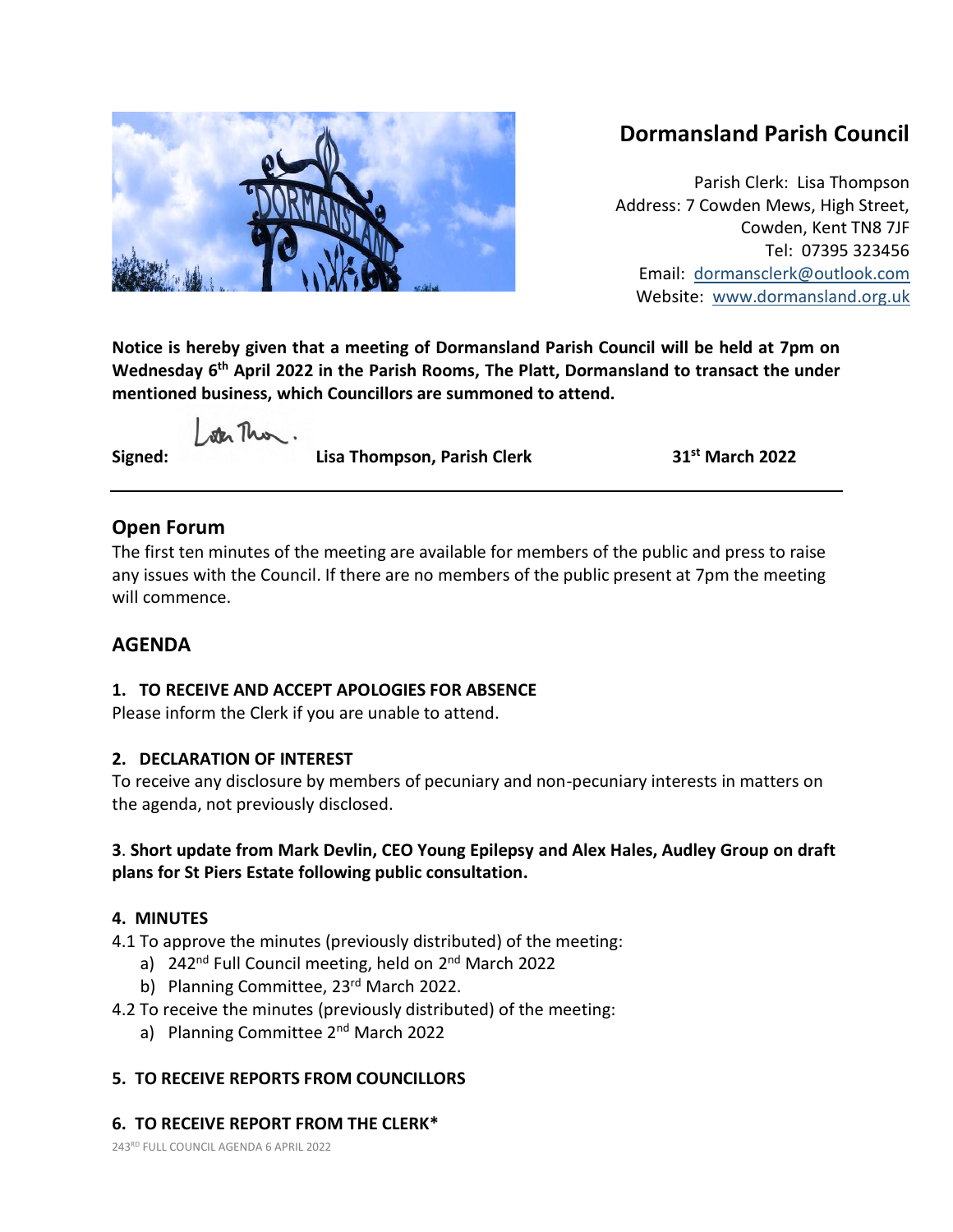# **7. TO RECEIVE REPORTS FROM REPRESENTATIVES ON OUTSIDE BODIES**

# **8. TO RECEIVE REPORTS FROM COUNTY & DISTRICT COUNCILLORS**

## **9. FINANCE AND ADMINISTRATION**

- 9.1 To receive financial report and approve payments.\*
- 9.2 To appoint a Councillor to undertake account reconciliation checks
- 9.3 To consider quotation for weed killing.
- 9.4 To receive second internal audit report\*
- 9.5 To approve salary increase for the Clerk from  $1<sup>st</sup>$  April 2021 issued by NALC\*\*
- 9.6 To approve the cost to replace the glass pane in the BT telephone box in Dormans Park.
- 9.7 To approve the cost for extra grass cutting to be carried out.

## **10. DORMANSLAND MEMORIAL HALL**

10.1 To discuss Preservation Notice.\*\*

10.2 To discuss and approve the passing of information to the new Trustees.

## **11. VILLAGE CONSULTATION**

11.1 To discuss and agree the proposals from the Village Consultation Working Group to the approach for a village consultation.

11.2 To approve printing costs of £180 (plus VAT) for the two documents for the consultation.

11.3 To consider and approve donation for the voucher for a cup of tea scheme.

## **12. ANNUAL PARISH ASSEMBLY**

- 12.1 To approve the cost of two banners.
- 12.2 To approve the budget for refreshments.
- 12.3 To discuss and approve the new proposed format.

12.4 To discuss the Report contents and agree the deadline to submit reports to the Clerk.

# **13. NALC**

13.1 To discuss and consider request from NALC on issues that are specific to a small council as per letter dated 11 March 2022\*\*

# **14. GRANTS**

14.1 To consider £300 donation to St Catherine's Hospice.\*\*

14.2 To consider grant application by Welcome Lunch.\*\*

14.3 To consider grant application by YWI Dormansland.\*\*

# **15. PLATINUM JUBILEE CELEBRATIONS**

15.1 To consider and discuss proposals and recommendations from the Jubilee Celebrations Working Group.

15.2 To consider request to clean bricks with family names on them in recreation ground for the Jubilee.

243 RD FULL COUNCIL AGENDA 6 APRIL 2022 15.3 To consider and approve any costs/expenditure for the Platinum Jubilee Celebrations.